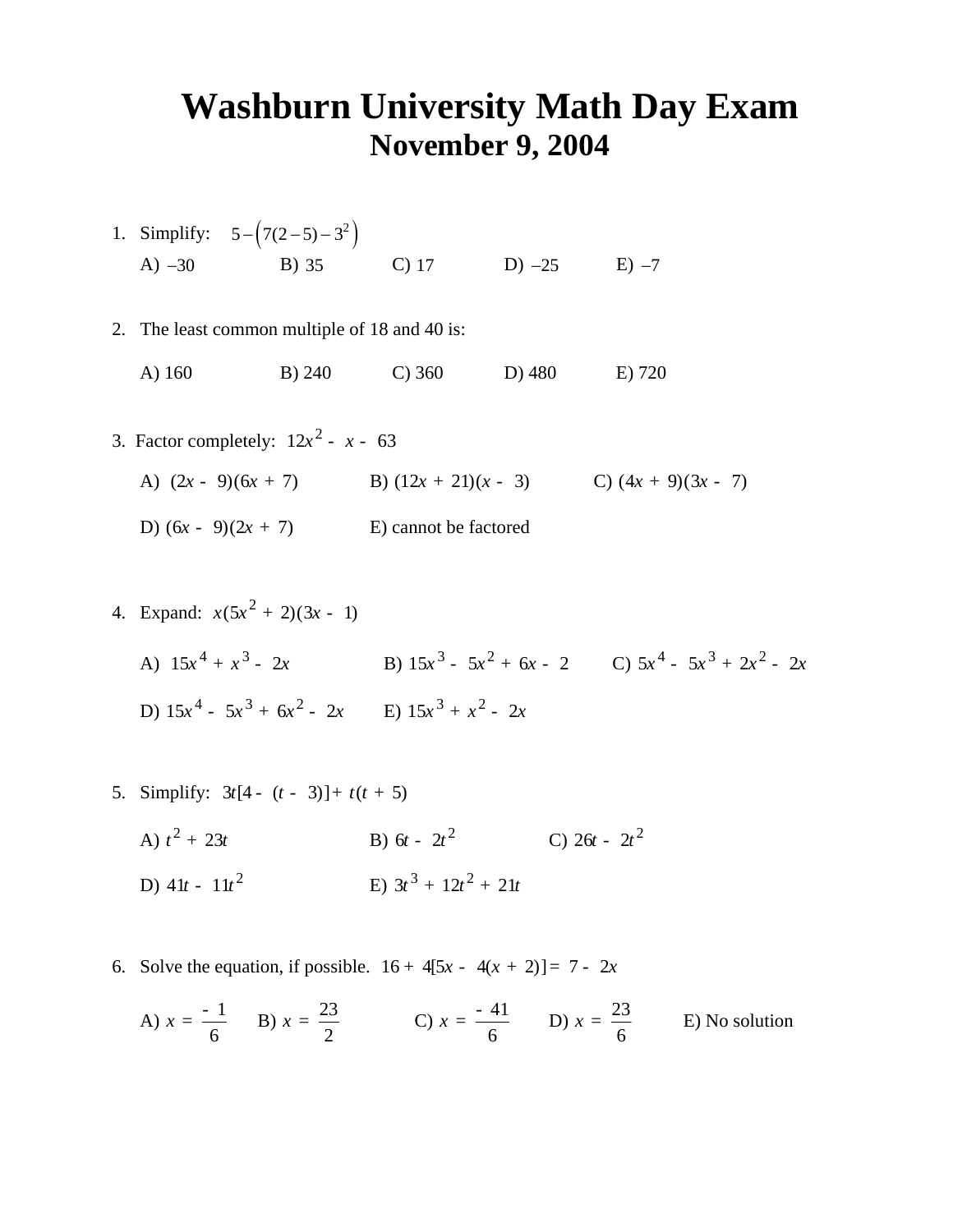7. Simplify the expression using only positive exponents. (Assume all variables denote non-zero

numbers.) 
$$
\frac{\underset{\xi}{\mathcal{E}} 6u^{2}v^{-1} \frac{\ddot{\circ}}{\frac{1}{2}}}{\underset{\xi}{\xi} 27u^{-1}v^{3} \frac{1}{\frac{1}{\phi}}}
$$

A) 
$$
\frac{81v^8}{4u^6}
$$
 \tB)  $\frac{2916v^8}{36u^6}$  \tC)  $\frac{81v^4}{4u^2}$  \tD) -  $\frac{36u^6}{2916v^8}$  \tE) -  $\frac{81v^4}{4u^2}$ 

8. Combine and simplify (for all  $x$  in the domain):

$$
\frac{x+2}{x-1} - \frac{2}{x+6} - \frac{14}{x^2+5x-6}
$$

A)  $\frac{x(x + 4)}{x^2 + 4}$  $(x - 1)(x + 6)$  $x(x)$  $(x - 1)(x)$ +  $- (1)(x +$ B)  $\frac{-13x^2 - 64x + 98}{x}$  $(x - 1)(x + 6)$  $x^2$  - 64x  $(x - 1)(x)$  $-13x^2 - 64x +$  $- (1)(x +$ C)  $\frac{x-1}{x-1}$ 6 *x x*  $\frac{-1}{+6}$ 

D) 
$$
\frac{x^2 + 6x - 4}{(x - 1)(x + 6)}
$$
 E)  $\frac{x}{x - 1}$ 

- 9. Perform the indicated division.  $\frac{x^3 5x + 3}{2}$ 2  $x^3 - 5x$ *x*  $\frac{-5x+3}{x-2}$  (for  $x \ne 2$ ).
- A)  $x^2 3x 3$  <br>B)  $x^2 7x + 14 \frac{25}{x-2}$  <br>C)  $x^2 3x 6 \frac{9}{x-2}$ 
	- D)  $x^2-2x-1+\frac{5}{x-2}$ E) none of these
	- 10. Solve the equation for *x*:  $6x^3 = 3x 7x^2$ 
		- A)  $x = -3, 0, 1/6$  B)  $x = -1/3, 0, 3/2$  C)  $x = -1, 0, 1/2$ D)  $x = -1/2$ , 0, 1 E)  $x = -3/2$ , 0, 1/3
	- 11. John has 20 coins consisting of only dimes and quarters. The value of the coins is \$3.20. How many dimes does he have?
		- A) 6 B) 8 C) 10 D) 12 E) 15
	- 12. A father is 7 times as old as his son is now. Five years from now, the father will be 4 times as old as his son will be. How old will the father and son be (in that order) 4 years from now?
		- A) 35, 5 B) 39, 9 C) 44, 14 D) 32, 8 E) 40, 10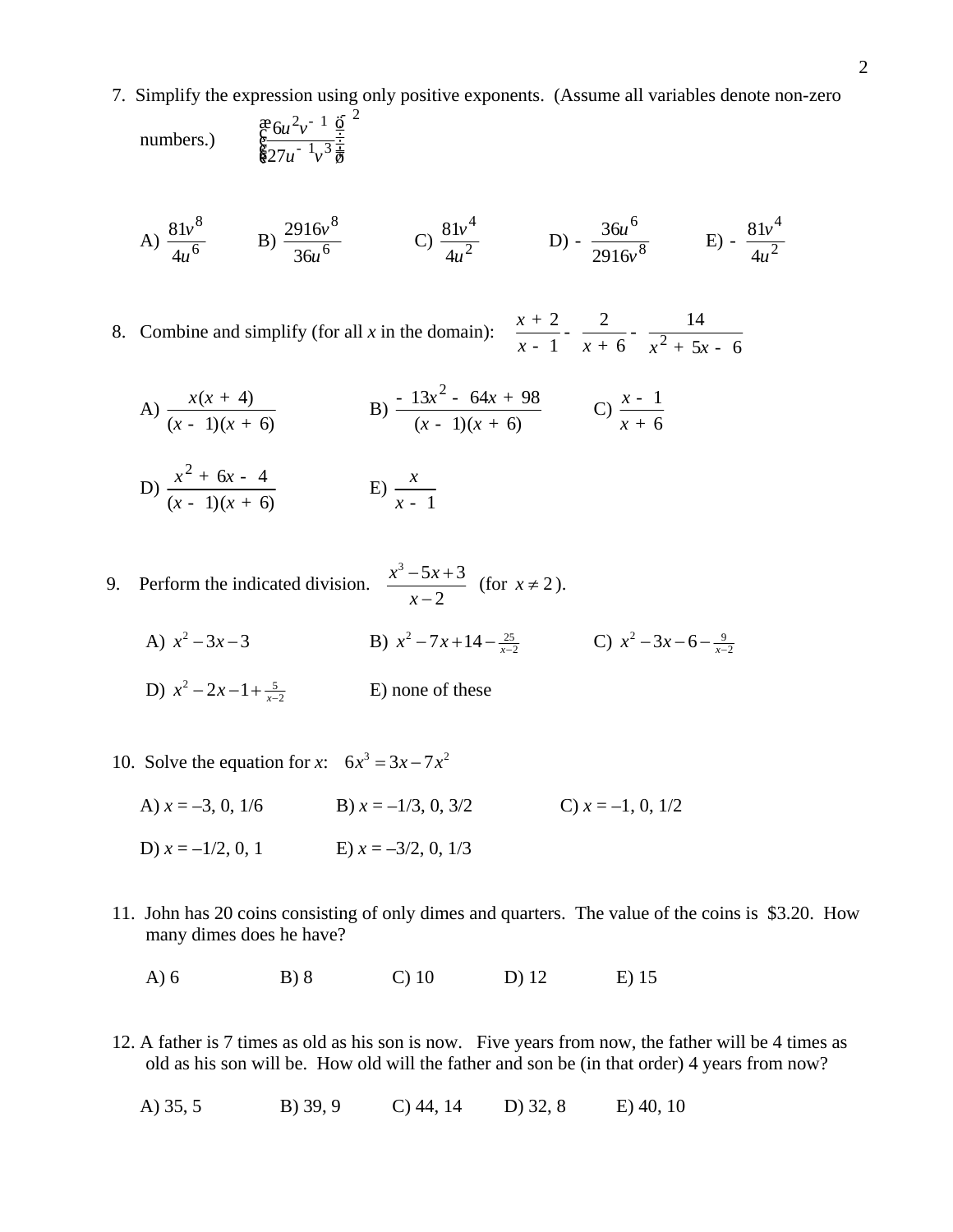- 13. The degree measures of the angles of a triangle are all integer values. If A, B, and C represent the degree measures and  $A < B < C$ , what is the least possible value of C?
	- A)  $59^{\circ}$ B)  $60^\circ$  $C$ )  $61^{\circ}$ D)  $62^\circ$ E)  $177^\circ$
- 14. If the average of 5 consecutive integers is 12, what is the sum of the least and greatest of the 5 integers?

A) 24 B) 14 C) 12 D) 11 E) 10

- 15. A half of a third of a fourth of a Liang is equal to a fifth of a sixth of seven Chi's. How many Liang's does it take to make eight Chi's?
	- A) 1/630 B) 5/28 C) 32/35 D) 10/7 E) 176/5
- 16. Give the equation of the ellipse with center at  $(5, -3)$ , a focus at  $(9, -3)$  and length of minor axis 6.

A) 
$$
\frac{(x+5)^2}{16} + \frac{(y-3)^2}{9} = 1
$$
  
\nB) 
$$
\frac{(x-5)^2}{16} + \frac{(y+3)^2}{9} = 1
$$
  
\nC) 
$$
\frac{(x+5)^2}{16} - \frac{(y-3)^2}{9} = 1
$$
  
\nD) 
$$
\frac{(x-5)^2}{25} + \frac{(y+3)^2}{9} = 1
$$
  
\nE) 
$$
\frac{(x+5)^2}{11} + \frac{(y-3)^2}{36} = 1
$$

- 17. Solve the equation:  $\sqrt{x+5}$   $\sqrt{x} = 1$ .
	- A)  $x = 4$  B)  $x = 1$  C)  $x = 4, 1$  D)  $x = 9$  E) No solution
- 18. The rational function  $f(x) = \frac{2x^2 - x - 1}{x + 3}$  $=\frac{2x^2-x-1}{x+3}$  has oblique asymptote:
	- A)  $y = 2x 1$  B)  $y = 2x 1/3$  C)  $y = 2x 7$
	- D)  $y = 2x 5$  E)  $f(x)$  does not have an oblique asymptote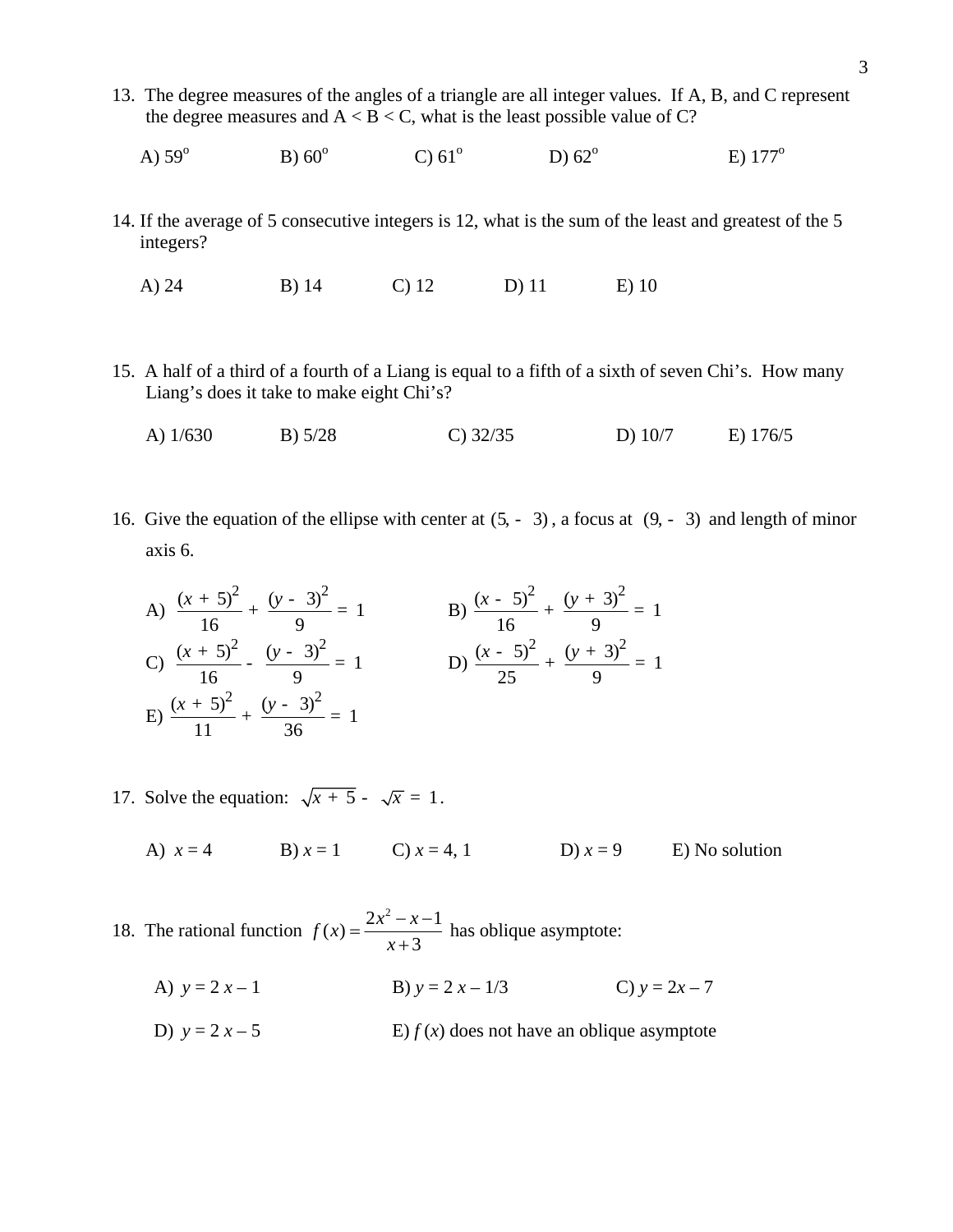- 19. A triangle has side lengths of 50 cm, 120 cm and 130 cm. What is the shortest altitude of the triangle?
	- A) 50 cm B) 600/13 cm C) 156/5 cm D) 325/6 cm E) 25 $\sqrt{2}$  cm
- 20. The cube below has edges that measure 10 units in length. Points B and D are midpoints of edges of the cube. Find the perimeter of quadrilateral ABCD.



A)  $10\sqrt{3}$  units B) 48 units C)  $20\sqrt{3}$  units D)  $20\sqrt{5}$  units E) 40 units

- 21. The decimal number 2004 has base eight (octal) representation:
	- A) 3722  $_{\text{eight}}$  B) 3724  $_{\text{eight}}$  C) 3726  $_{\text{eight}}$  D) 3730  $_{\text{eight}}$  E) none of these
- 22. Solve the equation for *x* in terms of *y*.  $x^2y + 2yx x = 2$

A) 
$$
x = \frac{1}{y}
$$
, -2  
\nB)  $x = x^2y + 2yx - 2$   
\nC)  $y = \frac{1}{x}$   
\nD)  $x = \frac{-2y + 1 \pm \sqrt{4y^2 - 12y + 1}}{2y}$   
\nE)  $x = 0, \frac{-2y - 1}{y}$ 

- 23. A fenced backyard is in the shape of a regular octagon. The perimeter of the fence is 112 feet. A dog is tied to an inside corner of the fence with a 10 foot chain. How much roaming area inside the fence does the dog have?
- A)  $\frac{100p}{2}$  ft<sup>2</sup> 3  $p^2$  B) (50 $\sqrt{2}$  + 25) ft<sup>2</sup> C) 125 ft<sup>2</sup> D) 24 $\sqrt{2}$  ft<sup>2</sup> E)  $\frac{75p}{2}$  ft<sup>2</sup> 2 *p*
- 24. How many solutions are there to the equation:  $\vert x 1 \vert 7 \vert = 3$ ?
	- A) 0 B) 1 C) 2 D) 3 E) 4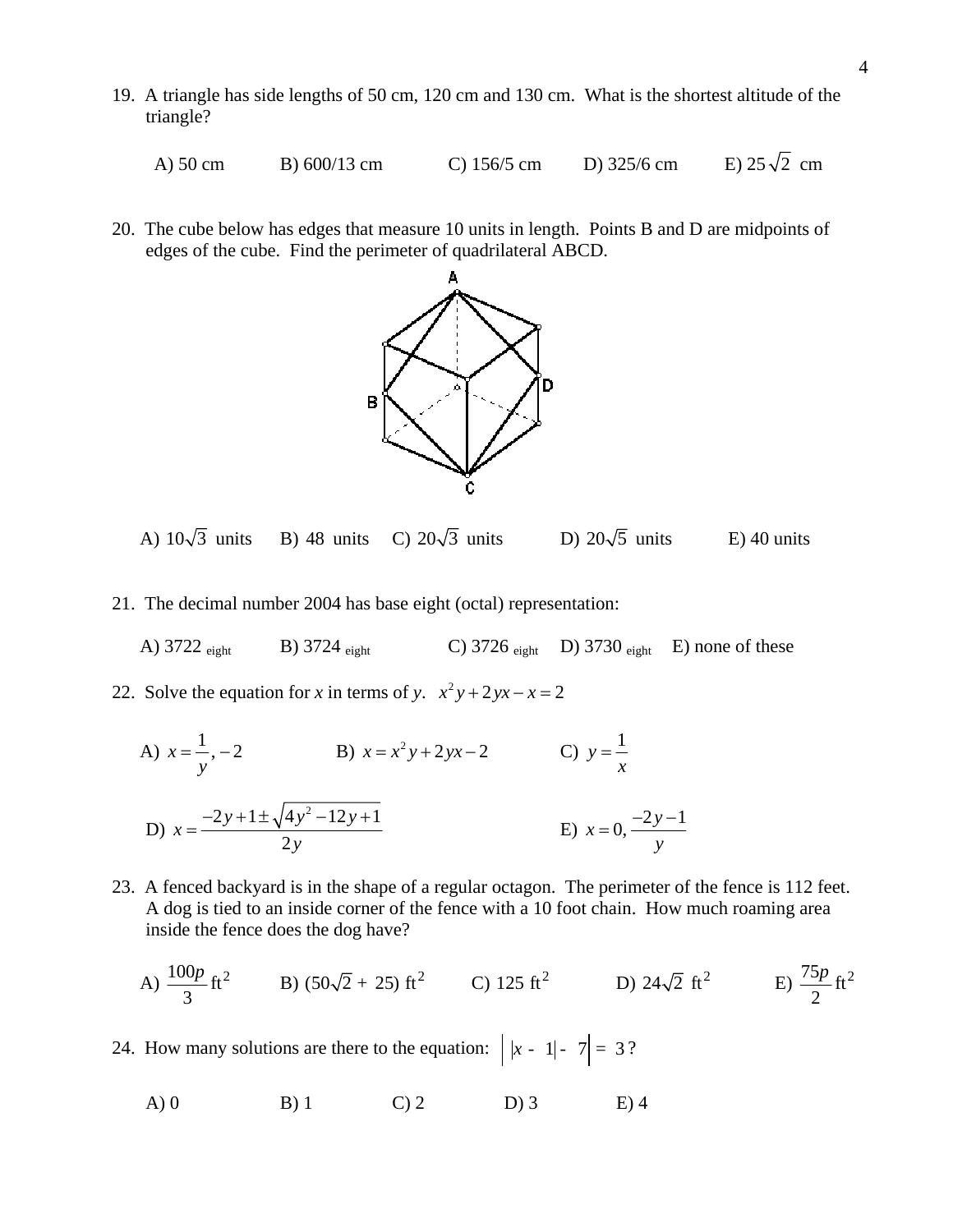25. Which of the following is a function that is both increasing and negative for all real *x*?

A) 
$$
f(x) = 2^x
$$
 B)  $f(x) = 2^{-x}$  C)  $f(x) = -2^x$  D)  $f(x) = -2^{-x}$  E) none of these

26. Solve the system of equations:

$$
2x + y - z = -2
$$
  

$$
x + 2y - z = -9
$$
  

$$
x - 4y + z = 1
$$

- A)  $x = 6$ ,  $y = -1$ ,  $z = 13$  B)  $x = 0$ ,  $y = 4$ ,  $z = 6$  C)  $x = -1$ ,  $y = 0$ ,  $z = 8$
- D) The system has no solution. E) The system has a solution, but the solution is not listed.
- 27. The figure below depicts two squares with side lengths 4 inches and 10 inches respectively. As pictured, there is a straight line connecting opposite corners of the squares. Find the area of the shaded region.



- 28. Find the product of all solutions to the trigonometric equation  $2 \sin q \cos q = \cos q$  where  $0 \t f q \t f 2p$ .
	- $A)0$  $5p^4$ 24  $\frac{p^4}{2}$  C)  $\frac{5p^2}{2}$ 36  $\frac{p^2}{2}$  D)  $\frac{5p^4}{4}$ 48  $\frac{p^4}{E}$  E)  $\frac{2p^2}{2}$ 9 *p*
- 29. A function  $f(x)$  has vertical asymptote  $x = 4$  and horizontal asymptote  $y = -2$ . Find the asymptotes of  $h(x)$  if  $h(x) = -3f(x+1)$ .
	- A)  $x = 5$ ,  $y = -2$ <br>B)  $x = 3$ ,  $y = -5$ <br>C)  $x = 5$ ,  $y = -6$
	- D)  $x = 3$ ,  $y = 6$  E)  $x = 4$ ,  $y = -2$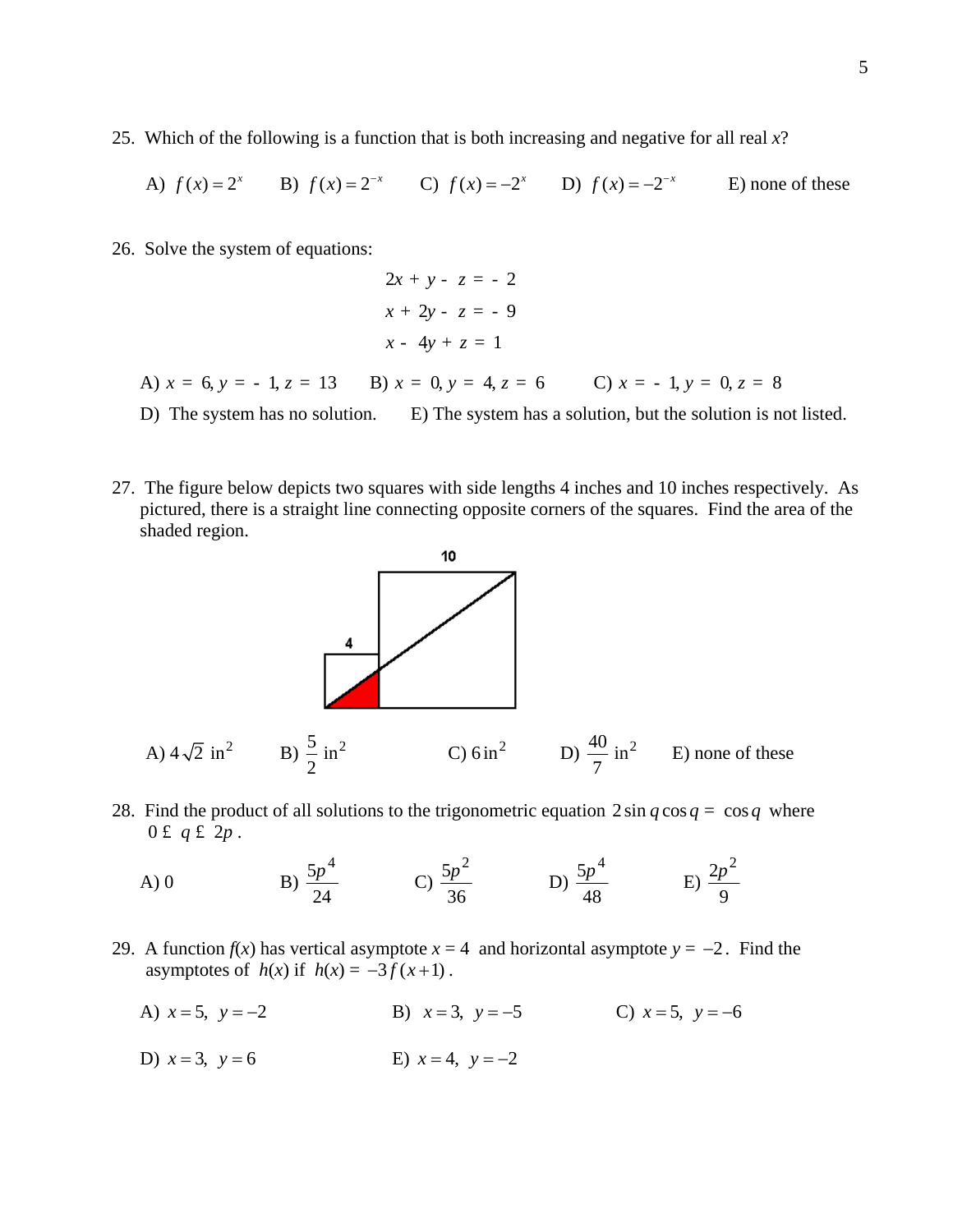30. The perpendicular lines  $y - 3 = \frac{1}{4}(x - 3)$  and  $y - 3 = -4(x - 3)$  are tangent to a circle at (-1, 2) and (4, -1) respectively. The equation of the circle is:

A) 
$$
x^2 + (y + 2)^2 = 34
$$
  
\nB)  $x^2 + (y + 2)^2 = 17$   
\nC)  $(x - 3/2)^2 + (y - 1/2)^2 = 17/2$   
\nD)  $(x - 3)^2 + (y - 3)^2 = 17$   
\nE) not enough information

31. Figure ABCD below is a rectangle. Line segment EF is parallel to AB and intersects the diagonals of the rectangle at points G and H as shown. How many triangles in the figure are similar to triangle AEG (not counting triangle AEG itself)?



A) 1 B) 3 C) 4 D) 5 E) more than 5

32. Let *x* and *y* be positive real numbers satisfying the equation  $\frac{x-3}{3}$  $11y \t x+3$  $x-3y$  *y*  $\frac{x-3y}{x+11y} = \frac{y}{x+3y}$ . Then, the ratio of *x* to *y* (*x:y*) is:

A) 3:1 B) 3:2 C) 4:1 D) 5:1 E) none of these

- 33. Solve the absolute value equation for *x*:  $|2x-5| > |3x+2|$ 
	- A)  $x > -7$  B)  $x < 3/5$  C)  $x > -2/3$  D) no solution E) none of these
- 34. Radioactive Sarahium has a half-life of 34 years (that is, half the original amount remains after 34 years). A Sarahium contamination will be considered safe once there is less than one onethousandth of the original Sarahium left; this will take approximately how many years?
- A) 102 B) 204 C) 340 D) 680 E) 1,000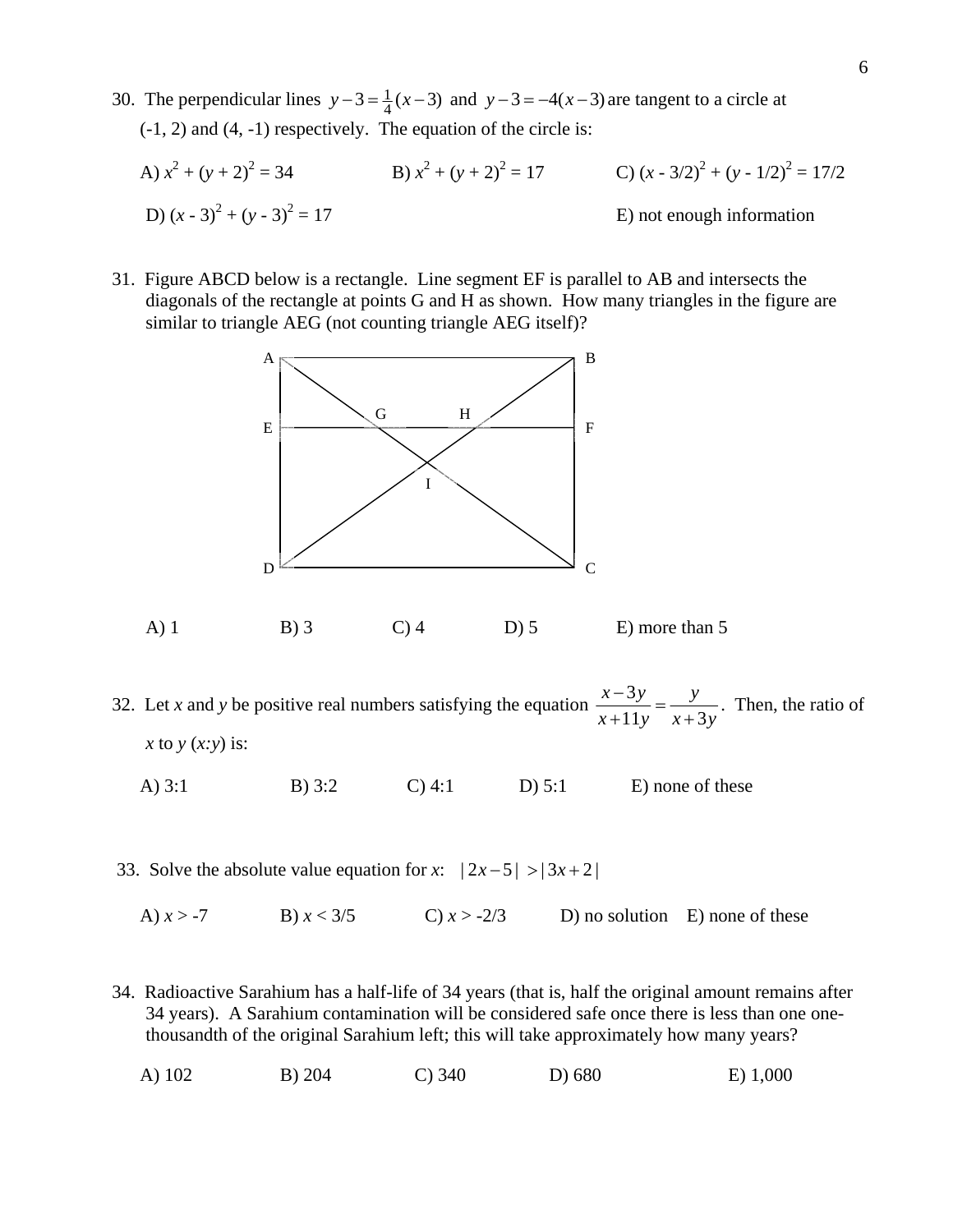- 35. An arithmetic sequence begins as follows: 11,  $2x 3y$ ,  $x 2y$ ,  $4y 3x + 1$ ,  $5y 4x + 1$ ,…. Find the value of  $x + y$ :
	- A) –7 B) 7 C) 17 D) 27 E) not enough information given
- 36. Regular hexagon ABCDEF has area one square unit. The area of rectangle ABDE (in square units) is:

A) 1/2  
B) 2/3  
C) 
$$
\frac{\sqrt{2}}{2}
$$
  
D)  $1 - \frac{\sqrt{2}}{2}$   
E)  $\frac{\sqrt{3}}{2}$ 

37. Find the number of solutions to the following system, where *x* and *y* are restricted to  $0 \le x < 2p$ and  $0 \text{ f } y < 2p$ .

$$
\sin(x) + \sin(y) = 1/2
$$
  

$$
\cos(x) - \sin(y) = 1/2
$$

- A) 0 B) 2 C) 4 D) 6 E) 8
- 38. Recall that "*n* factorial" means  $n! = n(n-1)(n-2)...(3)(2)(1)$ , and that  $0! = 1$ . Let *n* and *k* be nonnegative integers. Which of the following must be true?

\n- (i) If 
$$
n \geq k
$$
, then  $\frac{n!}{k!}$ ,  $\frac{n!}{(n-k)!}$ , and  $\frac{n!}{k!(n-k)!}$  are all integers.
\n- (ii) If *p* is prime, then *p*! + 1 is prime.
\n

$$
(iii) (nk)! = n!k!
$$

(iv) 
$$
\sum_{k=0}^{n} \frac{n!}{k!(n-k)!} = 2^{n}
$$

(v)  $C(n, k) + C(n, k - 1) = C(n + 1, k)$ , for  $n > k$ , where  $C(n, k)$  represents the combination number "*n* choose *k*."

A) (i), (ii) and (iii) only B) (i), (iii) and (iv) only C) (i), (iii) and (v) only D) (i), (iv) and (v) only E) all are true

39. A floor is tiled with 1 inch by 1 inch squares. The floor requires exactly 9 tiles horizontally and exactly 14 tiles vertically. How many squares do the tiles form? (Count all 1 by 1 squares, all 2 by 2 squares, etc).

A) 144 B) 616 C) 456 D) 384 E) 510